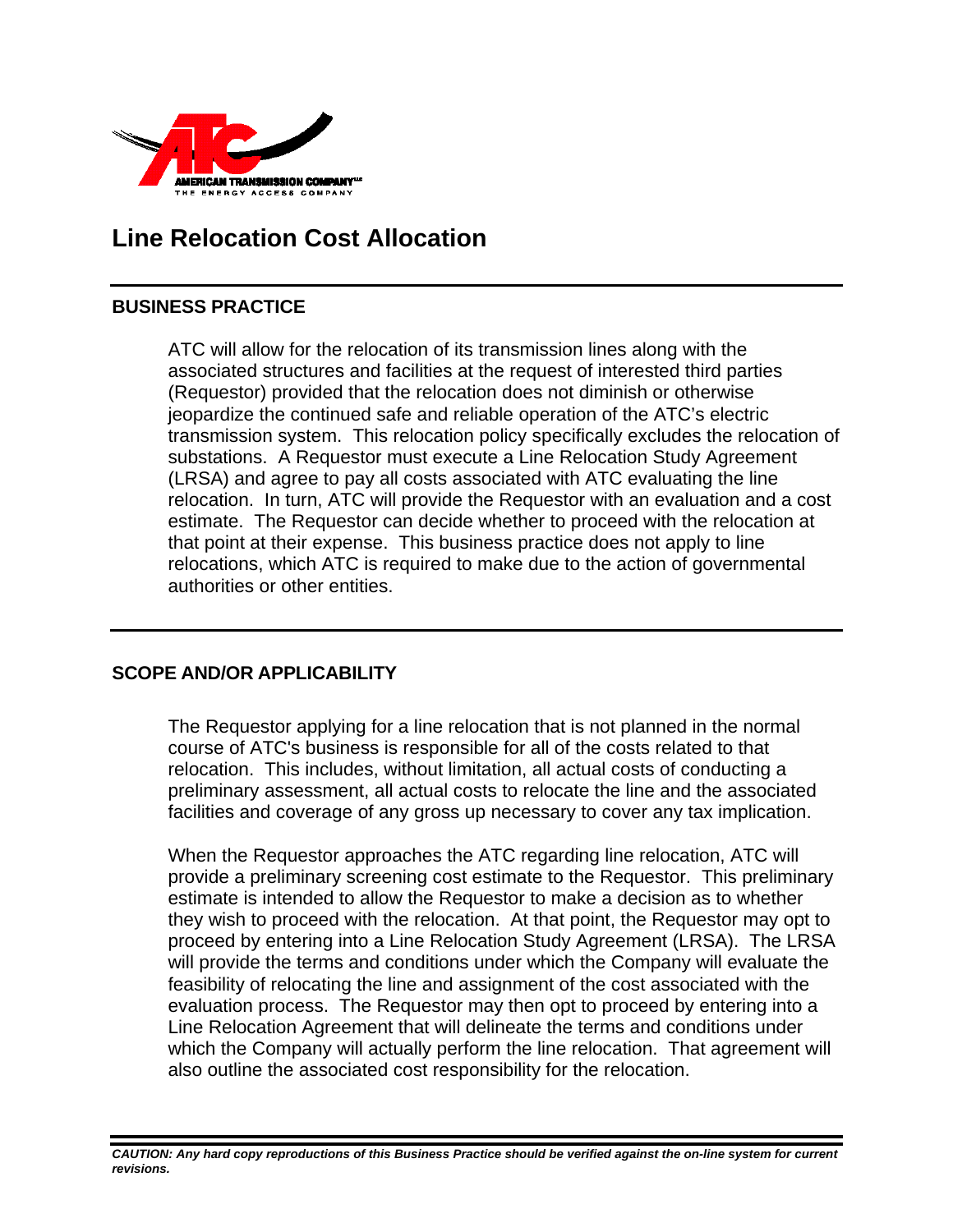Under limited least cost circumstances and at the Company's sole discretion, the Company may pay for some (or all) of the actual costs associated with line relocation. These circumstances are dealt with on a case-by-case basis and must receive approval in writing by an authorized ATC Officer before the Company can make any commitment concerning the cost sharing responsibility for the relocation of the line. Some of the considerations to be taken into account may include, but are not limited to:

a. If the line relocation or construction is anticipated in the near future and has already been identified in the Company's Ten Year Assessment, the Company may consider seeking reimbursement only for the acceleration of the expenditures, and not for the construction costs.

b. If the Requestor is able to provide some benefit to the Company associated with the line relocation, i.e., improved land rights or some economy that benefits the Company's operations or reduces Company revenue requirements to the ultimate benefit of all ATC customers.

### **SUPPORTING INFORMATION**

All correspondence concerning line relocation should be directed to ATC's Real Estate Department. ATC's Real Estate Department coordinates all line relocation requests both externally (in communication with the requestor) and internally (in consultation with other ATC departments). The Real Estate Department also coordinates the preparation of necessary documents and agreements such as the LRSA and the Line Relocation Agreement. The ATC Real Estate department is also responsible for any necessary revisions to existing real estate documents such as easements and releases of easements associated with line relocation.

Once an ATC Real Estate Representative has been assigned to the relocation, that person will provide the Requestor with a copy of the Company's LRSA. The Requestor must submit a deposit to compensate the Company for the cost of evaluating the line relocation and preparing an estimate of the costs to proceed. The Requestor must also submit all the necessary information concerning the relocation, including, but not limited to:

- 1. A description of the line to be relocated;
- 2. The reason for the relocation request
- 3. The time frame in which the Requestor would like the relocation to be completed;
- 4. The full name, address, telephone number and motivation of the Requestor seeking the relocation;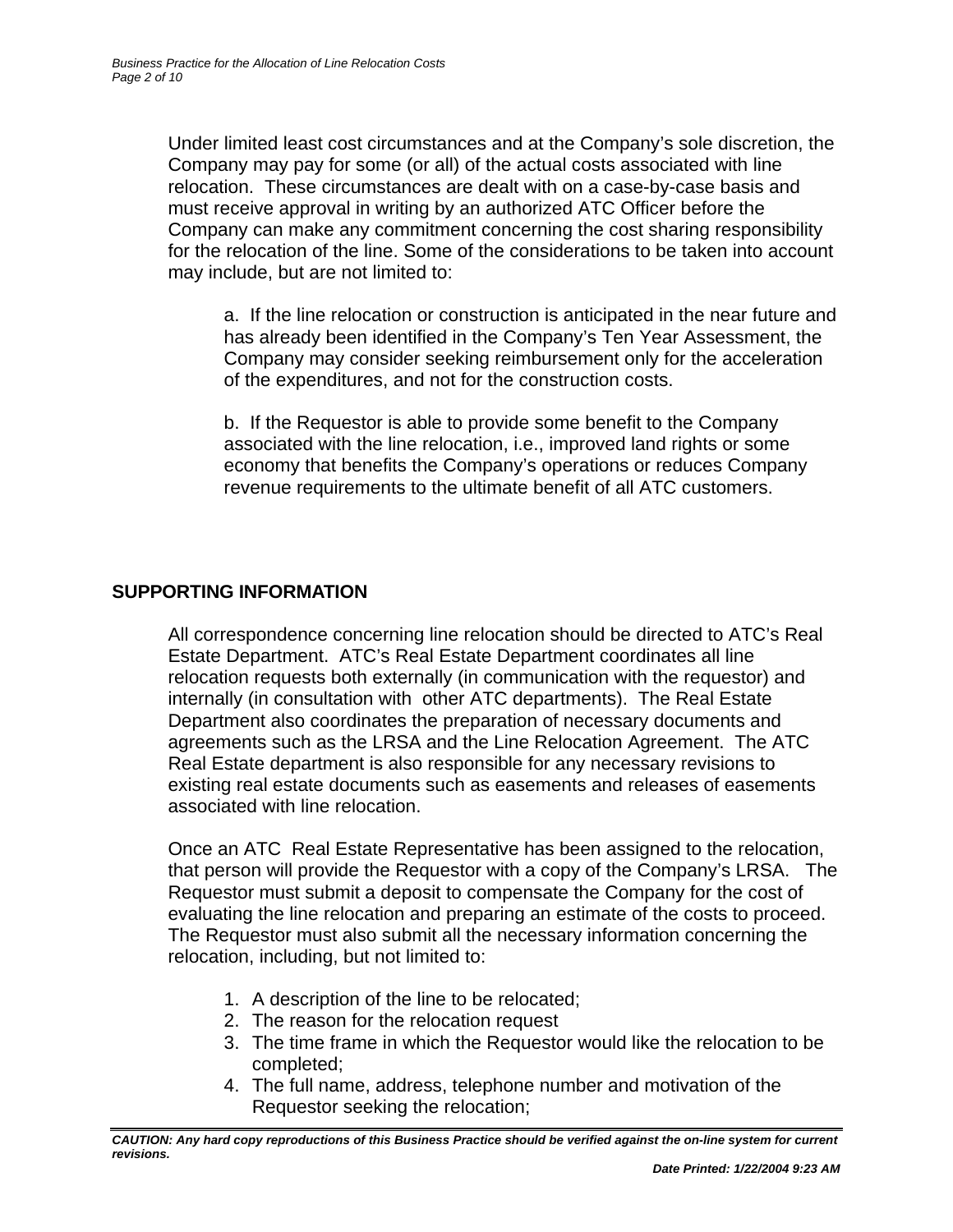- 5. The completed LRSA;
- 6. The deposit (as determined by ATC)

Within forty five (45) days of the receipt the deposit due from the Requestor, ATC will perform the evaluation or study of the existing facilities in accordance with the Requestors evaluation request and provide the Requestor with a written report (Evaluation Report) regarding their request. In the event that both ATC and the requestor determine that it is in their mutual interest to make such a change or modification to the existing ATC facilities, the Requestor will enter into an agreement (Line Relocation Agreement) with ATC setting forth the specific terms, conditions and limitations associated with such reconstruction, relocation, change or modification to the ATC existing facilities.

Prior to the commencement of the work, the Requestor must pay ATC in advance for all costs and expenses estimated by ATC to perform the relocation as determined by ATC including a tax gross up to cover any tax implication. After the work is completed, ATC will calculate its actual expenses incurred in performing the work, and render its final statement to the Requestor for costs incurred within ninety (90) days of completion of the work. In the event that the advance payment for all costs and expenses to perform the relocation exceeds the actual costs incurred by ATC, ATC will reimburse the Requestor for the overpayment within thirty (30) days of the date of the final statement. In the event that ATC's actual costs and expenses incurred in performing the work exceed the initial estimated deposit, the Requestor shall reimburse the additional costs and expenses incurred by ATC in performing the work within thirty (30) days after the date of ATC's final statement.

Attachments:

Line Relocation Study Agreement (attachment 1) Line Relocation Agreement (attachment 2)

| <b>Business Practice Number: 0401</b> |                                                                                                           | <b>Revision: 0</b> |
|---------------------------------------|-----------------------------------------------------------------------------------------------------------|--------------------|
| Effective Date: 01/15/04              |                                                                                                           |                    |
| TITLE:                                | <b>Business Practice for the Allocation of</b><br><b>Line Relocation Costs</b><br>Approved by: W. Woelfle | Page 3 of 3        |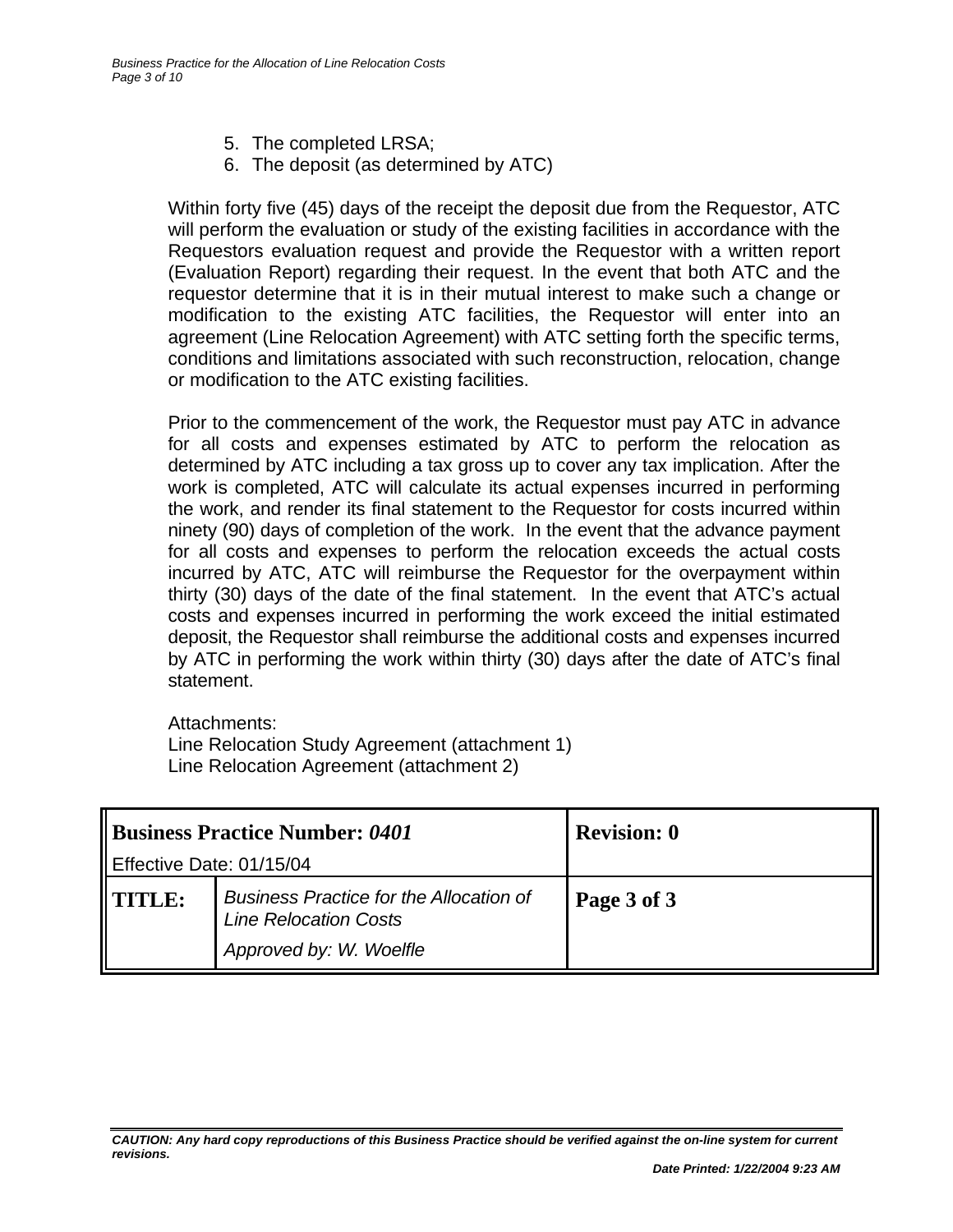## **Exhibit 1**

## *Transmission Facility Relocation Agreement*

 **THIS AGREEMENT** is entered into as of \_\_\_\_\_\_\_\_\_\_\_\_, 2003 between American Transmission Company LLC (hereinafter "ATC"), whose principal place of business is N19 W23993 Ridgeview Parkway W., Waukesha, Wisconsin 53188, and \_\_\_\_\_\_\_\_\_\_\_\_\_\_ whose principal place of business is (hereinafter "Company"). ATC and Company may jointly be referred to herein as the "Parties."

### **WHEREAS:**

- **A.** ATC is the owner and operator of electric transmission facilities located and further described in the attached Exhibit A, attached hereto and incorporated by reference herein (hereinafter the "Existing Facility"), and
- **B.** Company has requested that ATC relocate the Existing Facility to the location and as described and depicted in Exhibit A. The relocated facility shall hereinafter be referred to as the "New Facility", and
- **C.** ATC does not have a transmission system related justification for relocating or replacing the Existing Facility, and
- **D.** Company is willing to pay for the costs of relocating the Existing Facility and will grant or procure all necessary temporary and permanent easement rights for the relocation, operation and future maintenance of the New Facility, and [or "The relocation and replacement of the Existing Facility to the new location requires no additional easement rights." – If this option is used delete Article II]
- **E.** ATC is willing to relocate the Existing Facility at Company's expense to accommodate Company's needs on the following terms and conditions.

*NOW THEREFORE***, the Parties agree the relocation shall be accomplished on the following terms and conditions:** 

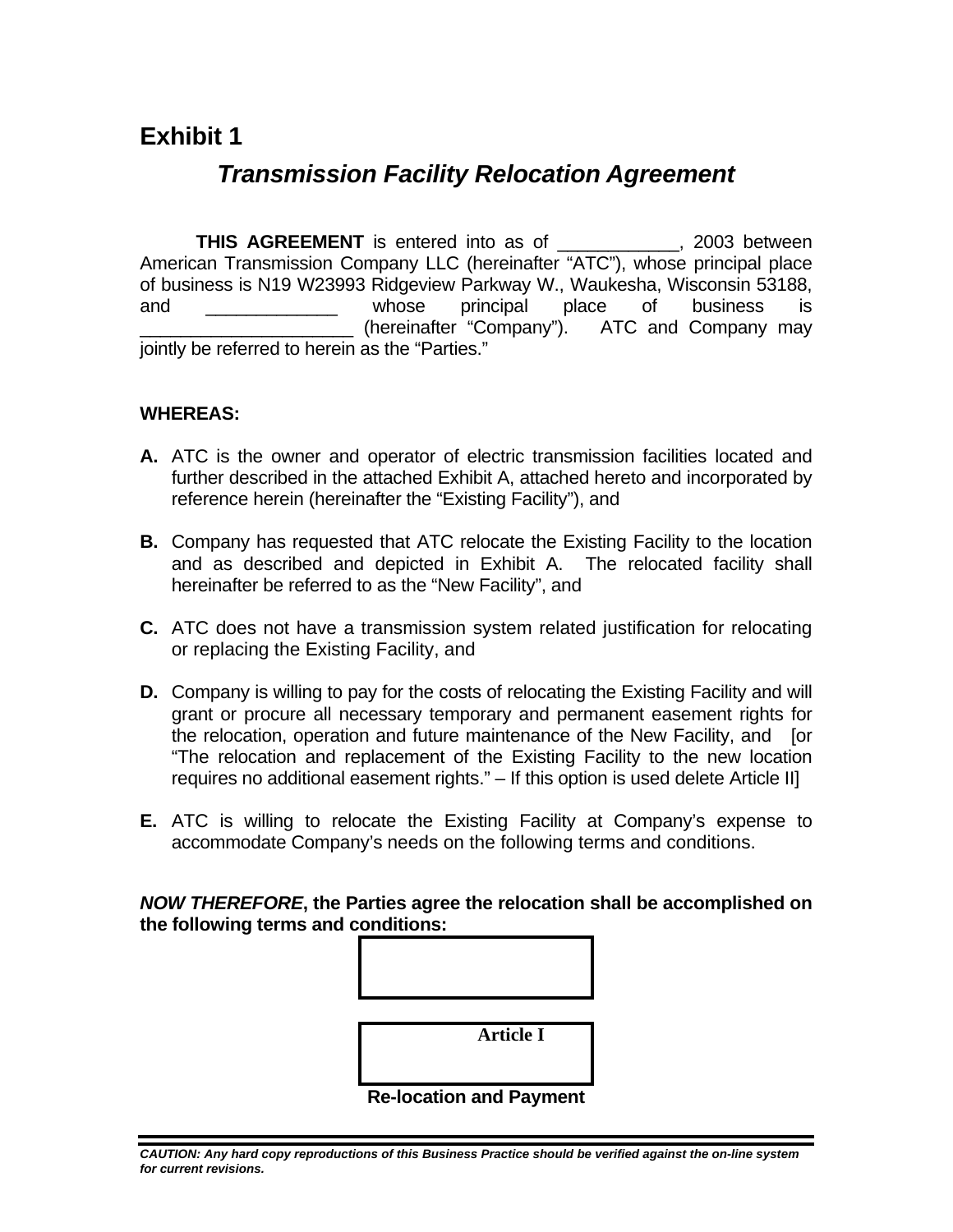**1.1 Relocation.** ATC shall dismantle and remove the Existing Facility and all appurtenances, and perform all design, material procurement, construction, installation and operation of the New Facility to the locations and in the configuration as set forth and further described in Exhibit A.

**1.2. Payment.** Company shall pay to ATC, ATC's actual costs for re-locating the Existing Facility. Exhibit B, attached hereto and incorporated by reference herein, sets forth ATC's best estimate of the costs to relocate the Existing Facility, and the projected construction schedule therefore. ATC shall proceed to re-locate the Existing Facility after: (a) execution of this Agreement, (b) receipt of all required permits and regulatory approvals, (c) payment of all amounts due prior to construction and (d) receipt of satisfactory access rights for construction. In the event that unforeseen circumstances beyond the Parties reasonable control and contemplation arise that will have the effect of increasing the cost of the relocation, or delaying the relocation, ATC shall stop work on the relocation until the Parties are able to meet and agree to any modifications in Exhibit B required to respond to the circumstances.

**1.3. Construction Schedule Estimate.** ATC shall use all reasonable commercial effort to re-locate the Existing Facility in accordance with Exhibit B. ATC makes no warranty of any kind or character that the Existing Facility will be relocated in accordance with the schedule in Attachment B.



**2.1 Construction Access.** Company shall provide ATC's contractors, consultants, officers, directors, agents and employees reasonable access necessary for ATC to perform under this Agreement*.* Company shall grant, or procure for ATC, and any of its contractors, consultants, officers, directors, agents and employees, at all times, the right of free ingress and egress to the property where the Existing Facility is located and the New Facility will be located for the purpose of design, study, evaluation, construction, installing, testing, reading, inspecting, repairing, operating, altering, or removing any of ATC's property.

**2.2. Creation of New Easements.** In addition, Company shall grant to, procure for and record on ATC's behalf all necessary easement rights, satisfactory to ATC, for the operation, and maintenance of the New Facility and any appurtenances, in substantially the form of Exhibit C, attached hereto and incorporated by reference herein.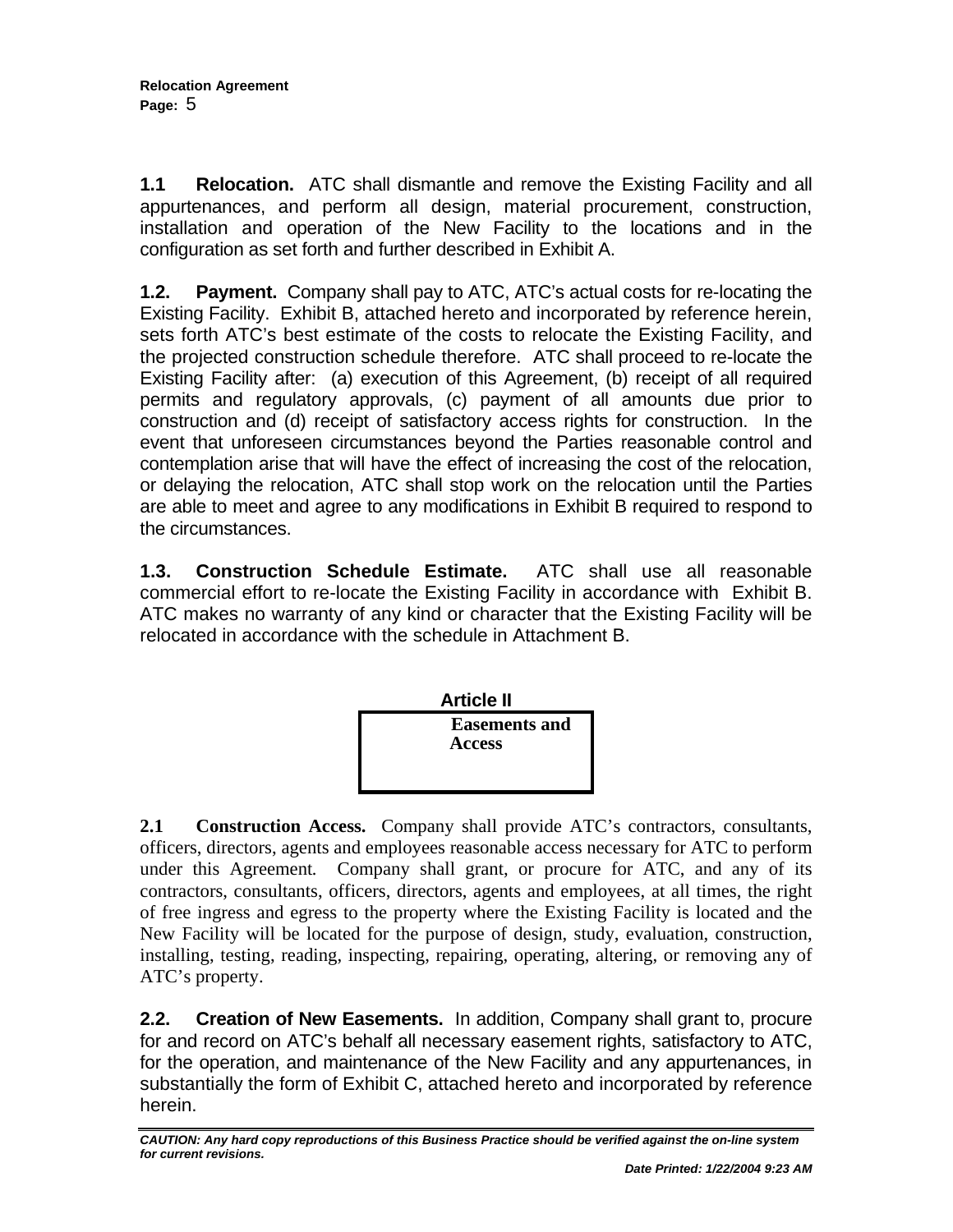**2.3. Release of Existing Easement or other Rights**. Once the New Facility is completed, and satisfactory easements under this Article are recorded, ATC shall execute a quitclaim deed releasing any easements related solely to the Existing Facility and no longer required to operate or maintain the New Facility.



**3.1. Waiver and Amendment.** No waiver, change, amendment or modification of this Agreement shall be valid or binding upon the Parties unless such waiver, change, amendment or modification shall be in writing and duly executed by the Parties.

**3.2. Severability.** If any provision of this Agreement is deemed void or unenforceable, then to the maximum extent permitted by law, the remainder of this Agreement shall not be affected and the remaining terms shall be construed as broadly as possible to affect the Agreement reached between the Parties.

**3.3. Governing Law.** This Agreement shall be governed by and construed in accordance with the laws of the State of Wisconsin

**3.4. Entire Agreement.** This Agreement contains the entire agreement between the Parties with respect to the subject matter hereof and supersedes any and all other prior understandings, correspondence and agreements, oral or written, between the Parties.

**3.5. Notices.** All notices and communications under this Agreement shall be delivered to the Parties at the addresses set forth below:

| To ATC:                | To Company: |
|------------------------|-------------|
| <b>Project Manager</b> |             |
|                        |             |
|                        |             |
| Phone:                 | Phone:      |
| Fax:                   | Fax:        |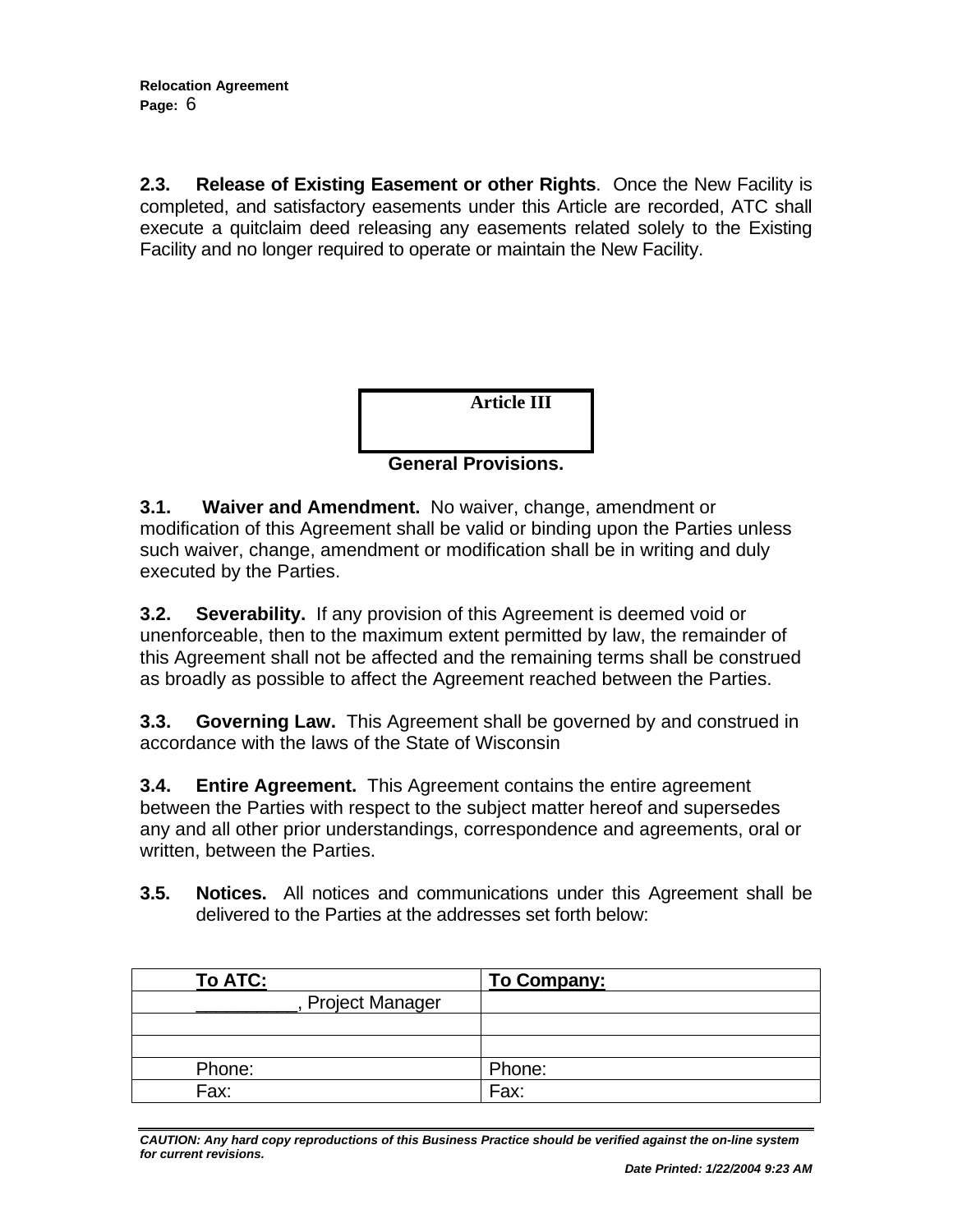**Relocation Agreement Page:** 7

Either Party may change the address set forth above by providing written notice of such change to the other Party at the then effective address for such Party.

A notice required under this Agreement shall be deemed delivered (i) upon delivery, when personally delivered; (ii) 48 hours after mailing, when sent via certified mail RRR; (iii) the next business day, when sent via overnight courier; and (iv) upon transmittal, when sent via facsimile.

### **THIS AGREEMENT IS ENTERED INTO AS OF THE DATE SET FORTH ABOVE BY THE AUTHORIZED REPRESENTATIVES OF THE PARTIES WHOSE SIGNATURES ARE SET FORTH BELOW.**

**Company**

**By:\_\_\_\_\_\_\_\_\_\_\_\_\_\_\_\_\_\_\_\_\_\_\_\_\_\_\_\_** 

**Title:\_\_\_\_\_\_\_\_\_\_\_\_\_\_\_\_\_\_\_\_\_\_\_\_\_\_** 

**American Transmission Company LLC By its corporate manager, ATC Management Inc.**

**Title:\_\_\_\_\_\_\_\_\_\_\_\_\_\_\_\_\_\_\_\_\_\_\_\_\_\_\_\_** 

**\_\_\_\_\_\_\_\_\_\_\_\_\_\_\_\_\_\_\_\_\_\_\_\_\_\_\_\_\_\_\_\_\_** 

p:\forms\3rd party request for relocations\big relocation agreement.doc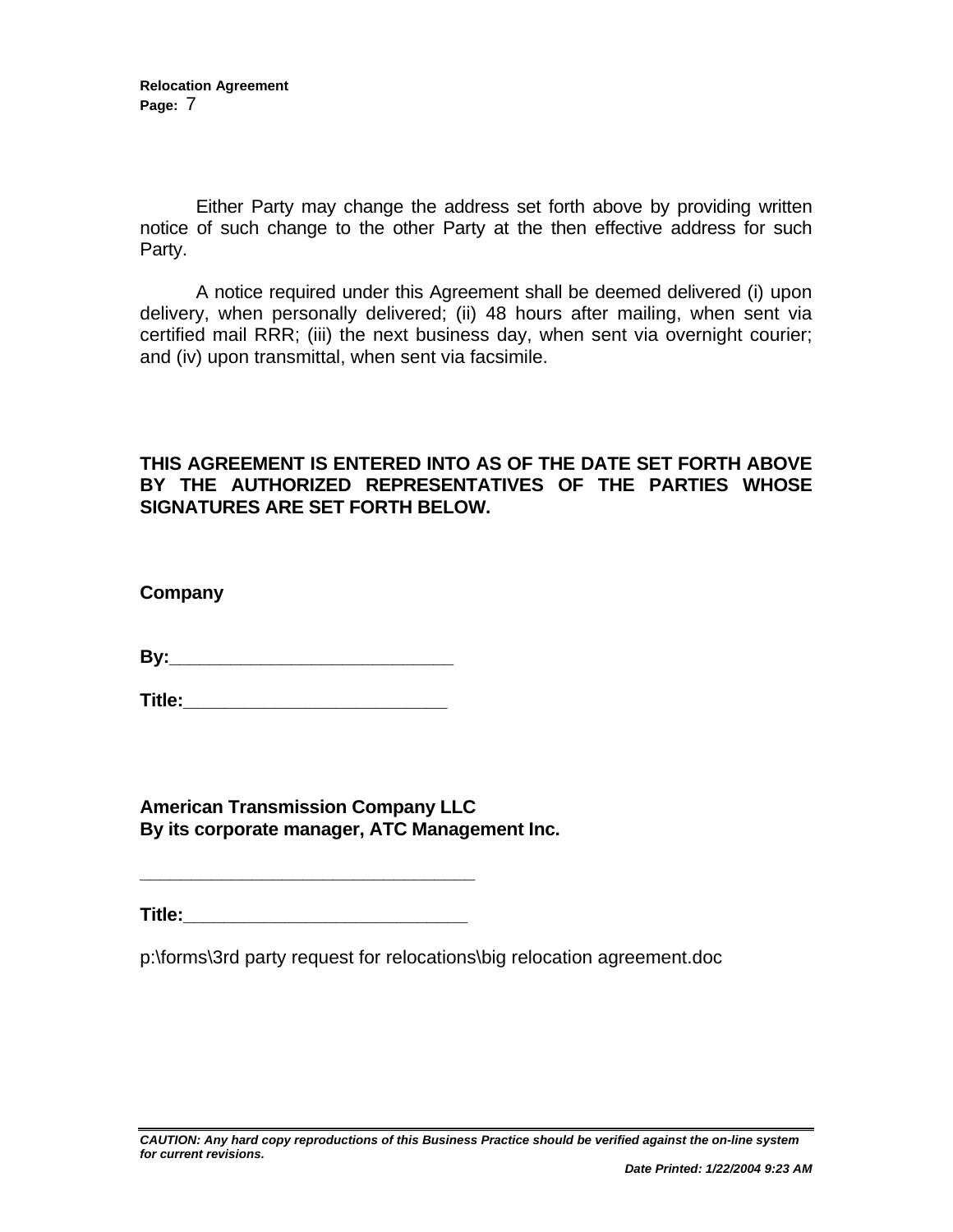**Relocation Agreement Page:** 8

### **Exhibit 2 Transmission Line Relocation Evaluation Agreement**

**THIS AGREEMENT** (Agreement) is entered into as of this \_\_\_\_ day of 200\_\_\_, between \_\_\_\_\_\_\_\_\_\_\_\_\_\_\_\_\_\_\_\_\_\_\_\_\_\_ (Owner), whose address is \_\_\_\_\_\_\_\_\_\_\_\_\_\_\_, and American Transmission Company LLC, by its corporate manager, ATC Management Inc. (Collective referred to as "ATC"), whose business address is N19 W23993 Ridgeview Parkway, Waukesha, Wisconsin 53187. Owner and ATC may be referred to as "Party " or "Parties" as the context may require.

#### **Representations:**

**A.** Owner owns, or has an interest in a certain parcel of real property (Property) more fully described on Exhibit A to this Agreement, along or across which ATC owns or is the assignee of certain rights (Easement) entitling ATC to construct, own, operate and maintain electric transmission facilities (Existing Facilities).

**B.** Owner desires to construct, relocate, change or otherwise modify the existing structures owned by Owner on the Property or to otherwise change or modify the activities carried out by Owner on the Property and is interested in determining whether ATC's Existing Facilities can be relocated, repositioned, reconstructed or otherwise changed or modified to permit Owner to engage in such activity.

**C.** ATC is willing to perform the analysis, study or evaluation of the relocation, repositioning, reconstruction or other change or modification to the Existing Facilities, but only upon certain terms, conditions and limitations.

#### **Therefore, the Parties agree, as follows:**

**1. Evaluation Study.** Upon payment by Owner to ATC of the amount set forth below, ATC hereby agrees to perform the analysis, study or other evaluation of its Existing Facilities to determine the nature and extent of the change, modification or addition that would be required to accommodate the construction, relocation or modification of Owner's existing structures or facilities, or to accommodate the change Owner wishes to make to the use of the Property. ATC shall provide Owner with a good faith estimate of the costs associated with the relocation, reconstruction, modification or change to its Existing Facilities, including the costs associated with redirecting the transmission of energy on its system associated with Owner's request. ATC agrees to perform the study using Good Utility Practice, as that term is generally accepted and understood in the electric utility industry. Owner acknowledges and agrees that the evaluation of the relocation, reconstruction, modification or other change to the Existing Facilities may include an environmental assessment of the Property to assure ATC that the reconstruction, relocation, change or modification of its Existing Facilities to a new location, or new configuration, conforms to the environmental requirements imposed upon ATC in the conduct of its business.

**2. Evaluation Study Costs and Payment.** Owner hereby agrees to pay ATC its actual fully allocated direct labor, including payments made to third parties, incurred in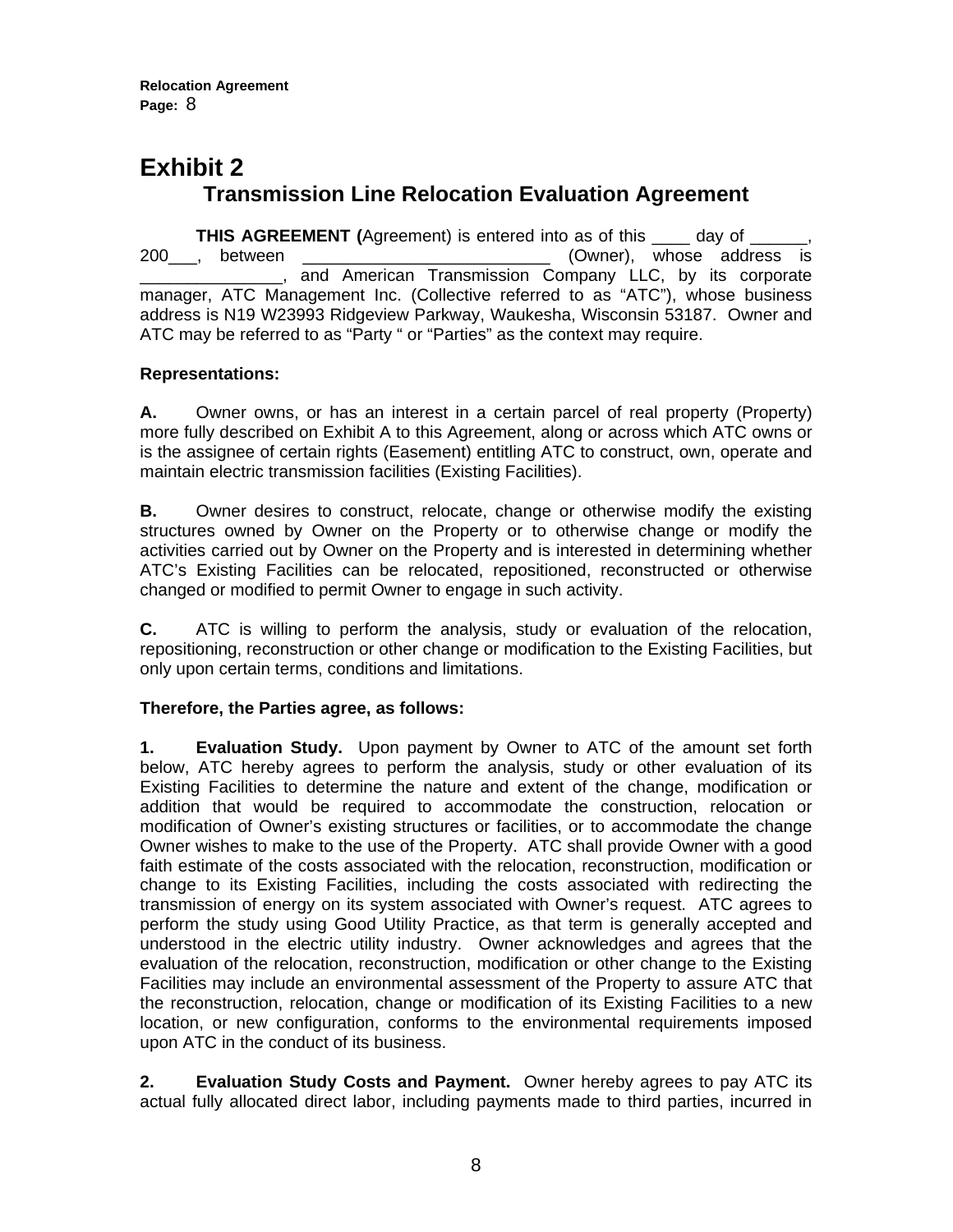performing the evaluation of the relocation, reconstruction, change or modification of the Existing Facilities. ATC hereby estimates that the total cost of the evaluation is in the amount of \$\_\_\_\_\_\_\_\_\_\_\_\_\_\_\_\_\_\_\_\_\_. Notwithstanding the estimated amount, however, Owner agrees to pay ATC the actual amount incurred by ATC in performing the evaluation study. Upon execution of this Agreement, Owner shall pay ATC one half (1/2) of the estimated costs. Until such time as ATC shall have received the amount due at the time of execution of this Agreement, ATC shall have no obligation to perform any evaluation or study of the relocation, reconstruction, change or modification of the Existing Facilities.

**3. Evaluation Performance.** Upon receipt by ATC of the amount due from Owner, ATC shall, within forty five (45) days of the receipt of such payment, perform the evaluation or study of the Existing Facilities in accordance with Owner's evaluation request. If ATC is unable, with the exercise of due diligence, to perform the evaluation within the forty five- (45) day period, ATC shall inform Owner in writing concerning the delay, and shall provide Owner with a good faith estimate of when the evaluation shall be completed.

**4. Evaluation Report.** Following the evaluation, ATC shall provide Owner with a written report (Evaluation Report) regarding the evaluation of Owner's request to relocate, reconstruct, modify or otherwise change the Existing Facilities to accommodate Owner's change or modification to Owner's existing structures or other use of the Property. Owner acknowledges and agrees that ATC is not obligated in any manner, even after performing the evaluation, to reconstruct, relocate, change or otherwise modify its Existing Facilities, if to do so increases ATC's liability to its customers, to others, or increase ATC's costs of operating its Existing Facilities or other elements of its electric transmission facilities.

**5. Relocation Agreement.** Owner and ATC acknowledge and agree that nothing in this Agreement obligates either Owner or ATC to relocate, reconstruct, change or modify any Existing Facility of ATC or any existing structure or use of the Property by Owner. In the event that the Parties determine that it is in their mutual interest to make such change or modification to the Existing Facilities, or to Owner's structures or uses, the Parties shall enter into an agreement setting forth the specific terms, conditions and limitations associated with such reconstruction, relocation, change or modification to the Existing Facilities, Owner's structures or uses.

**6. Invoice and Payment.** At the time ATC provides Owner with the Evaluation Report, ATC shall provide Owner with an invoice for the total amount of the direct, fully allocated labor costs, including all amounts paid to third parties in performing the evaluation. ATC shall credit the amount paid with the execution of this Agreement. All amounts due for Owner shall be payable within twenty (20) days following receipt of the invoice. Any amounts remaining unpaid thereafter, shall incur interest at the rate of twelve (12) per cent per annum, compounded daily until paid in full.

**7. General Provisions.** The following general provisions apply to this Agreement:

a. This Agreement contains the entire understanding between the Parties concerning the evaluation requested by Owner, and all other prior arrangements,